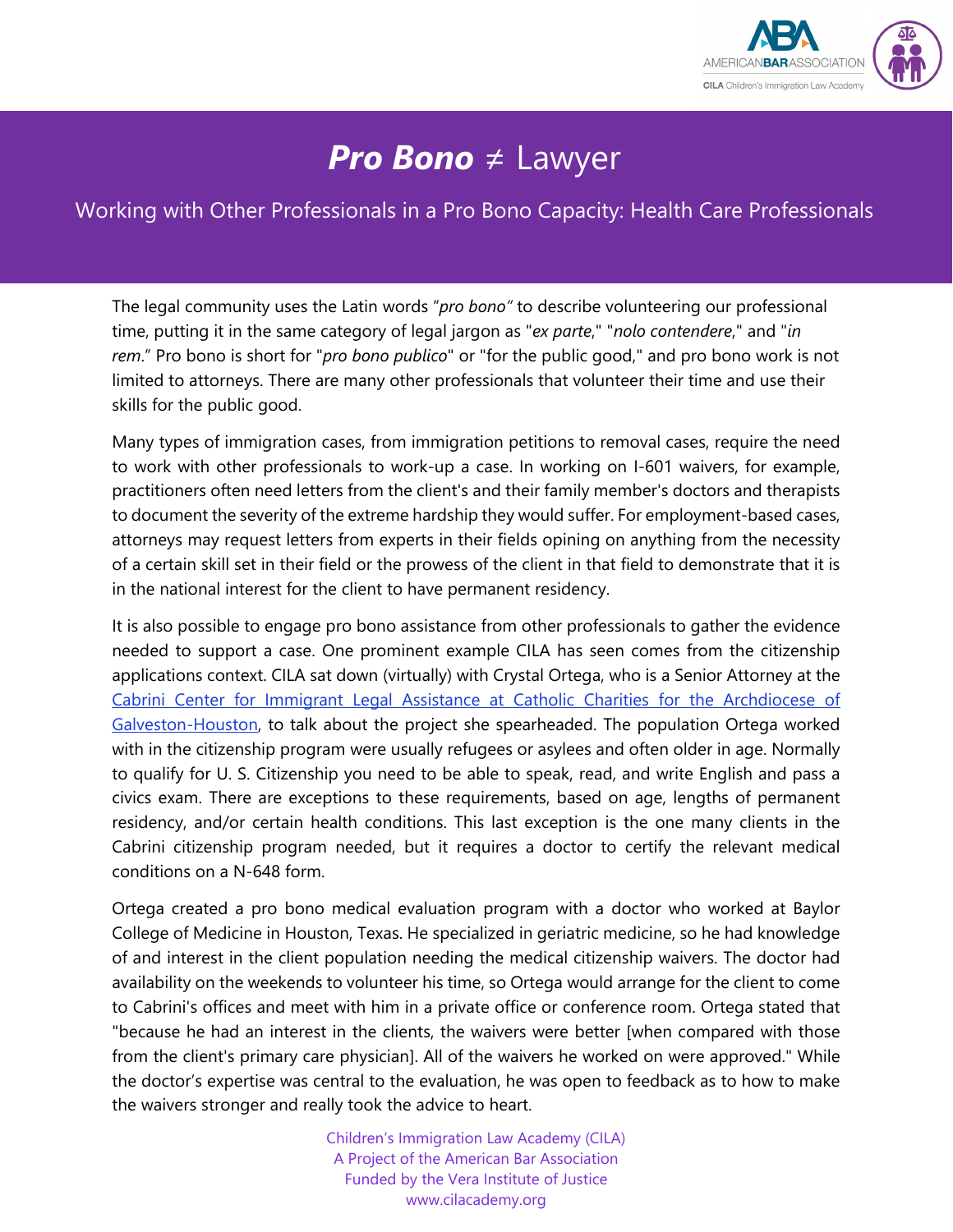It may seem that the above example is unusual, given the doctor's specialty and level of interest. How could the average pro bono coordinator find someone like that? Ortega met the doctor at a community event (pre-pandemic, of course). He listened to the story of these clients and knew he might be in a position to help. Recruitment and public engagement are topics for another article, but talking about your work and your clients (in a respectful and confidential matter) and showing others why you do the work you do can be one of our most powerful recruitment tools. So get out there (eventually) and talk!

One other example can be found in a program run by the **Houston Immigration Legal Services** [Collaborative,](https://www.houstonimmigration.org/) or HILSC. HILSC noticed that its partner legal service providers were all experiencing a similar issue. It was getting more and more difficult to get approvals for immigration cases and for many, especially asylum cases, a quality forensic evaluation was the key to winning the case. But HILSC's partners reported that it was difficult to find clinicians with experience working with specific immigrant populations. If one could be found, the cost of the evaluation would be much more than the client or legal service provider could afford. To help fill the gap, HILSC created a "low bono" forensic evaluation program, with a grant from the Robert Wood Johnson foundation. CILA chatted with Thalia Flores Werner, LCSW and Mental Health Consultant for HILSC, who now administers the program, about how it works.

Flores Werner herself was the first clinician to do a forensic evaluation under the program. She says that, ideally, a good forensic evaluation, especially for a child, should encompass more than one visit with the client—it can take more than 20 hours to fully document a clinical case for legal use. Flores Werner indicated that it also helps for the clinician to understand the impact of immigration policy. Thus, clinicians who undertake these cases need to have a specialized skill set. The HILSC program originally developed out of a collaboration between HILSC and the **Baylor** [Asylum Clinic.](https://bcmfamily.bcm.edu/2019/09/05/medical-students-launch-human-rights-and-asylum-clinic/) They were putting on trainings to help clinicians to gain the forensic evaluation skill set. HILSC then wanted attorneys to be able to connect with these specialized clinicians, so they set up a referral system. Attorneys [fill out a form on HILSC's website](https://www.houstonimmigration.org/projects/forensicevaluations/) with their requirements, then HILSC screens it and sends an email to the network of clinicians HILSC maintains. Depending on who responds, HILSC sends a list of interested clinicians to the attorney and the attorney can choose. The whole process can take anywhere from 2 days to a week.

According to Flores Werner, building the network has been one of the more challenging parts of the program. Another was ensuring the quality of the evaluations clients were receiving. To help with both issues, Flores Werner and HILSC created a mentorship program for clinicians interested in immigration related forensic evaluations. There are two tiers of mentorship offered by the program. The first is for those clinicians that are fully licensed and see clients but have no experience with forensic evaluations. The second tier is for clinicians that are already in HILSC's network but want to develop their evaluation skills further. In the first tier, mentees are given the opportunity to learn a new skill to enhance their practice in return for completing two forensic evaluations under mentorship; the mentors observe the mentees' clinical interviews and give